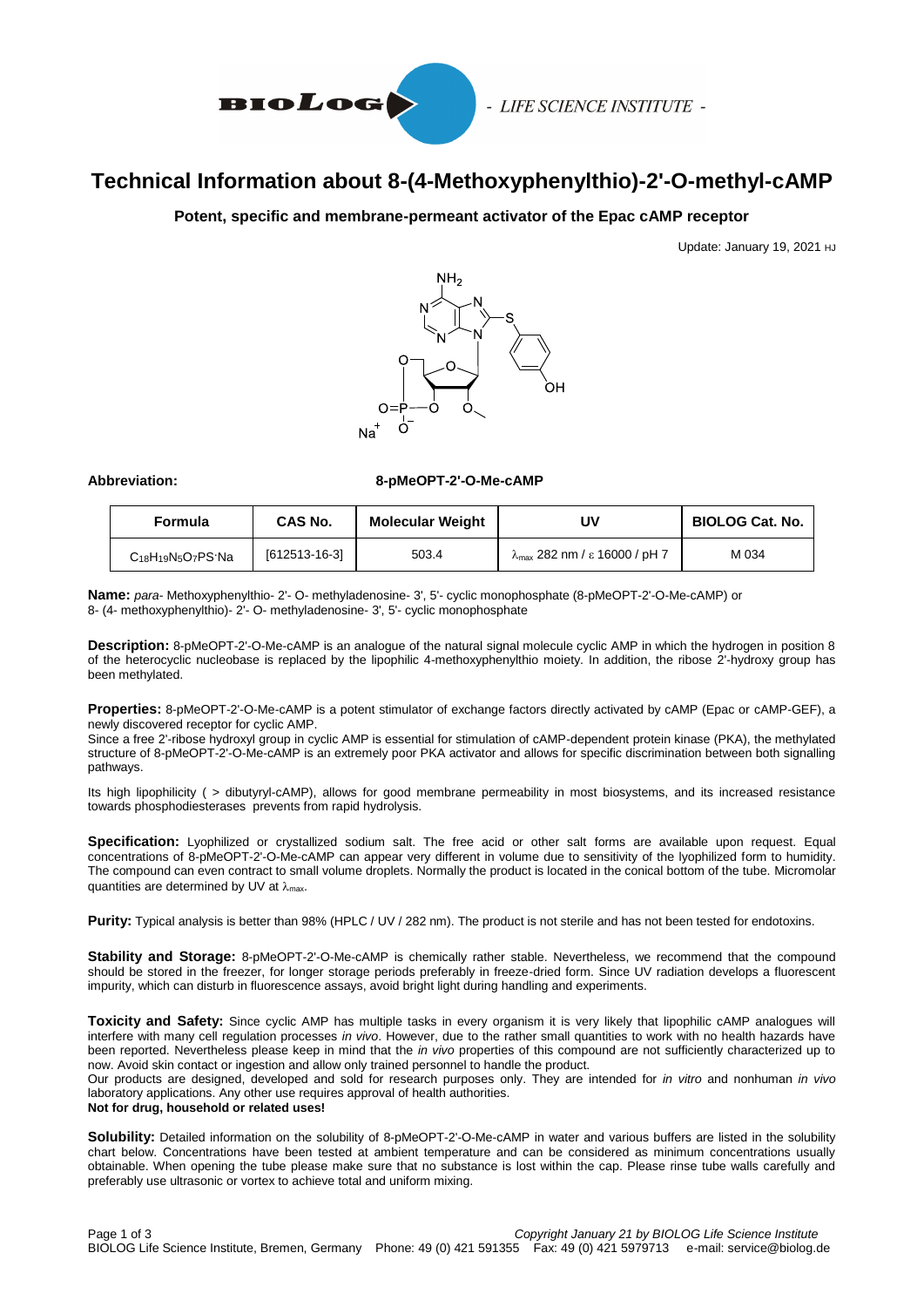

#### - LIFE SCIENCE INSTITUTE -

| No.  | <b>Solvent</b>                                   | <b>Solubility [mM]</b> |
|------|--------------------------------------------------|------------------------|
|      | H <sub>2</sub> O                                 | 125                    |
| Ш    | DMSO                                             | 125                    |
| Ш    | <b>DMF</b>                                       | 125                    |
| IV   | Ethanol 96%                                      | 16.7                   |
| V    | Methanol                                         | 125                    |
| VI   | PBS, pH 7.4                                      | 125                    |
| VII  | 100 mM Na <sub>2</sub> HPO <sub>4</sub> , pH 7.0 | 125                    |
| VIII | 25 mM Hepes/NaOH, pH 7.2                         | 125                    |
| IX   | 25 mMTris/HCl, pH 7.4                            | 125                    |



#### **Selected References for 8-pMeOPT-2'-O-Me-cAMP:**

Chepurny, O.G.; Bertinetti, D.; Diskar, M.; Leech, C.A.; Afshari, P.; Tsalkova, T.; Cheng, X.; Schwede, F.; Genieser, H.-G.; Herberg, F.W.; Holz, G.G., *Mol. Endocrinol.*, **27**, 1267-1282 (2013): "Stimulation of Proglucagon Gene Expression by Human GPR119 Enteroendocrine L-Cell Line GLUTag"

Enyeart, J.A.; Liu, H.; Enyeart, J.J., *Am. J. Phsiol. Endocrinol. Metab*., **301**, 941 - 954 (2011): "8-Phenylthio-adenines Stimulate the Expression of Steroid Hydroxylases, Cav3.2 Ca2+ Channels, and Cortisol Synthesis by a cAMP-independent Mechanism"

Waidmann, O.; Pleli, T.; Dvorak, K.; Baehr, C.; Mondorf, U.; Plotz, G.; Biondi, R.M.; Zeuzem, S.; Piiper, A., *J.Biol.Chem.*, **284**, 32256 - 32263 (2009): "Inhibition of the Equilibrative Nucleoside Transporter 1 and Activation of A2A Adenosine Receptors by 8- (4-Chlorophenylthio)-modified cAMP Analogs and their Hydrolytic Products"

Hochbaum, D.; Hong, K.; Barila, G.; Ribeiro-Neto, F.; Altschuler, D., *J. Biol. Chem.*, **283**, 4464 - 4468 (2008): "Epac, in Synergy with PKA, is Required for cAMP-mediated Mitogenesis"

Hong, K.; Lou, L.; Gupta, S.; Ribeiro-Neto, F.; Altschuler, D.L., *J. Biol. Chem.*, **283**, 23129 - 23138 (2008): "A Novel Epac-Rap-PP2A Signaling Module Controls cAMP-dependent Akt Regulation"

Li, J.; O'Connor, K.L.; Cheng, X.; Mei, F.C.; Uchida, T.; Townsend, C.M.; Evers, B.M., *Mol. Endocrinol.*, **21**, 159 - 171 (2007): "Cyclic AMP-stimulated Neurotensin Secretion is Mediated Through Rap1 Downstream of Both Epac and PKA Signaling Pathways"

Schmidt, M.; Sand, C.; Jakobs, K.H.; Michel, M.C.; Weernink, P.A., *Curr. Opin. Pharmacol*., **7**, 193 - 200 (2007): "Epac and the Cardiovascular System"

Amano, R.; Lee, J.; Goto, N.; Harayama, H., *J. Reprod. Develop.*, **53**, 127 - 133 (2007): "Evidence for Existence of cAMP-Epac Signaling in the Heads of Mouse Epididymal Spermatozoa"

Holz, G.G.; Kang, G.; Harbeck, M.; Roe, M.W.; Chepurny, O.G., *J. Physiol.- London*, **577**, 5 - 15 (2006): "Cell Physiology of cAMP Sensor Epac"

Kang, G.X.; Chepurny, O.G.; Malester, B.; Rindler, M.J.; Rehmann, H.; Bos, J.L.; Schwede, F.; Coetzee, W.A.; Holz, G.G., J. *Physiol.-London*, **573**, 595 – 609 (2006): "cAMP Sensor Epac as a Determinant of ATP-sensitive Potassium Channel Activity in Human Pancreatic Beta Cells and Rat INS-1 Cells"

Lotfi, S.; Li, Z.; Sun, J.; Zuo, Y.; Lamm, P.P.; Kang, Y.; Rahimi, M.; Islam, D.; Wang, P., *Endocrinology*, **147**, 3727 - 3736 (2006): "Role of Excange Protein Directly Activated by cyclic Adenosine 5'-monophosphate (Epac) Pathway in Regulating Proglucagon Gene Expression in Intestinal Endocrine L Cells"

Chen, L.; Wang, P.; Andrade, C.F.; Zhao, I.Y.; Dube, P.E.; Brubaker, P.L.; Liu, M.; Jin, T., *FEBS J*., **272**, 2746 - 2759 (2005): "PKA Independent and Cell Type Specific Activation of the Expression of Caudal Homeobox Gene Cdx-2 by cyclic AMP"

Kiermayer, S.; Biondi, R.M.; Imig, J.; Plotz, G.; Haupenthal, J.; Zeuzem, S.; Piiper, A., *Mol. Biol. Cell*., **16**, 5639 - 5648 (2005): "Epac Activation Converts cAMP from a Proliferative into a Differentiation Signal in PC12 Cells"

Delghandi, M.P.; Johannessen, M.; Moens, U., *Cell. Signal*., **17**, 1343 - 1351 (2005): "The cAMP Signalling Pathway Activates CREB through PKA, p38 and MSK1 in NIH 3T3 Cells"

Dyachok, O.; Gylfe, E., J. Biol. Chem., 279, 45455 - 45461 (2004): "Ca<sup>2+</sup>-induced Ca<sup>2+</sup> Release via Inositol 1,4,5-triphosphate Receptors Is Amplified by Protein Kinase A and Triggers Exocytosis in Pancreatic Beta-cells"